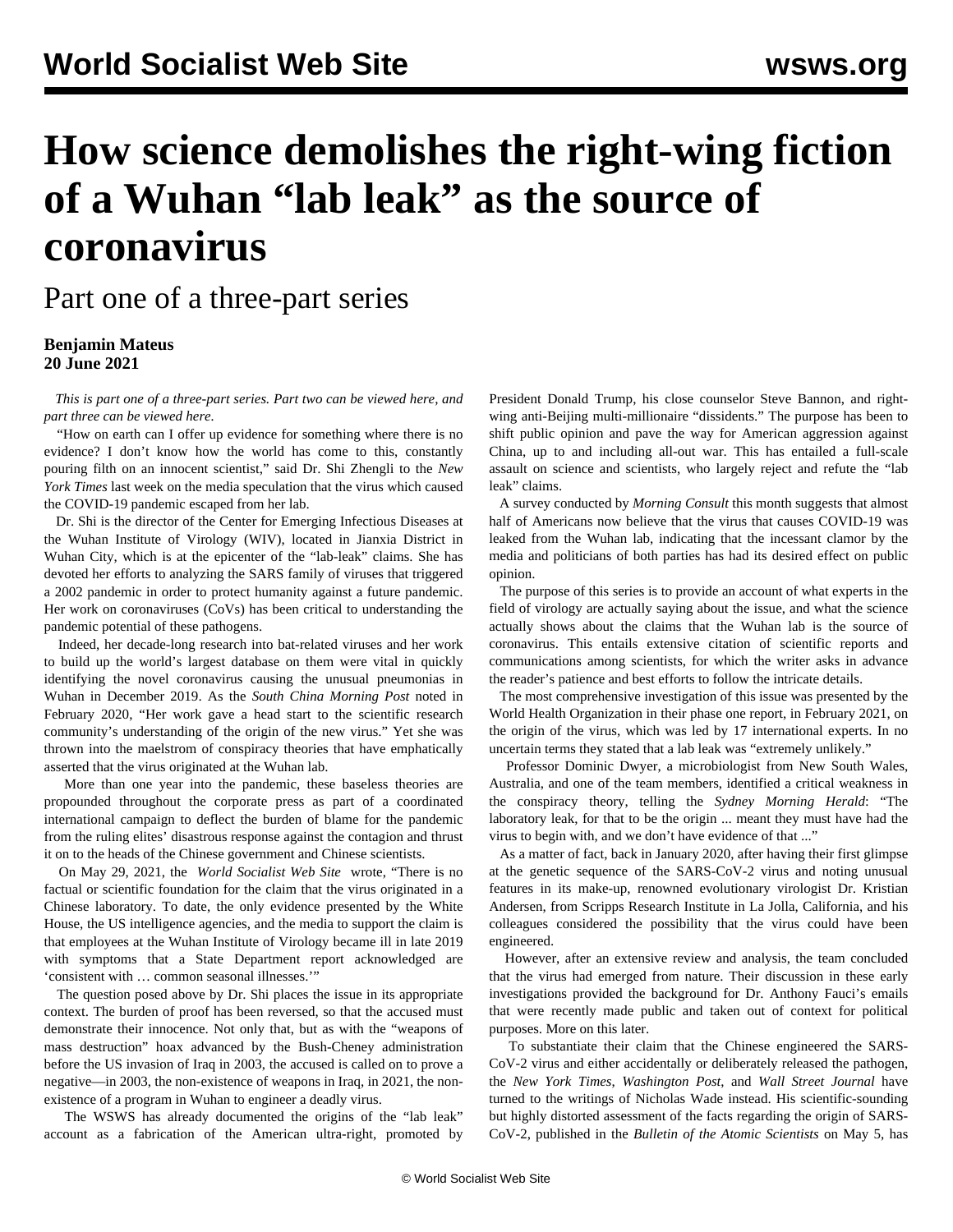been used to provide this dangerous political hoax a modicum of credibility.

 The WSWS has previously [detailed Wade's background](/en/articles/2021/06/07/wade-j07.html) as a science journalist, not a scientist, and his advocacy of extremely right-wing views, including a 2014 book that argued for genetic differences in intelligence between the races, which was widely condemned by scientists, though hailed in neo-Nazi circles.

 We will address the main issues raised by Wade in the course of his lengthy piece, although it should be pointed out that he begins his treatise by admitting that there is no direct evidence to support the theory of a laboratory leak. That alone should have been sufficient grounds for the editors to reject his article for publication, except for the political agenda that it served.

### **The "Proximal Origin" report**

 Wade attacks Dr. Andersen and his colleagues for their initial work, titled, "The Proximal Origin of SARS-CoV-2," published in the reputable *Nature Medicine,* where they explained why the evidence pointed to the emergence of the virus from nature. He does little more than claim their conclusions were "strained" and "contrived," without actually rebutting the scientific basis of their arguments.

 He dismisses the study as "a letter, in other words an opinion piece, not a scientific article," although it would be more correct to describe the work as an interim report. The 2,300-word, highly technical analysis is published under the heading "Correspondence," but with five scientists as co-authors and 30 footnoted references. (A well respected journal of modern physics is titled *Physical Review Letters*, conveying how the term "letters" is used to describe scientific assessments).

 The Andersen document explores three alternative theories of the origin of SARS-CoV-2, including natural selection in an animal host, followed by transfer to humans; transfer from animals to humans followed by natural selection in humans; and creation in a laboratory through the process known as "selection during passage," i.e., repeated passage of the virus through cells in the laboratory while it is manipulated to acquire new characteristics.

 The authors conclude that further study was required to determine which of the two natural selection processes was more likely, while the laboratory origin was extremely unlikely, particularly because the virus had characteristics requiring development under the pressure of an immune system—in other words, it had to have grown up and mutated within a living organism. For a lab to have simulated the natural environment to the extent required to generate the mutations that created SARS-CoV-2, one scientist later observed, it would have to use so many animals that the Wuhan Institute of Virology could open its own zoo.

 Throughout the lengthy article, Wade makes scientific assertions that expose his complete lack of understanding of the analysis conducted and its implications. He banks on his readers' lack of familiarity with the scientific details to cover for his avoidance of the real issues, while he casts aspersions on the motives of scientists who uphold the natural origins of SARS-CoV-2. And he apparently never reached out to speak to Dr. Shi Zhengli about the nature of her work and her studies.

 Wade pretends to consider two alternative theories, which he presents as initially equally probable: that the coronavirus has a natural origin, and that it was developed in the Wuhan lab. Actually, however, he stacks the deck, claiming that the only evidence of natural origin was in the statements issued by groups of scientists at the onset of the pandemic, while all the empirical evidence developed since then cuts the other way, in favor of a lab leak.

 In particular, Wade and other advocates of the "lab leak" theory cite the existence of what is called the furin cleavage site, a point on the spike protein of SARS-CoV-2 where the protein can more easily divide to better invade human cells. They claim (falsely) that there is no such site in other coronaviruses found in nature, so it must have been introduced through genetic engineering.

 It is worthwhile to review how Dr. Shi and Dr. Andersen defend their work, by referencing their actual explanations for the emergence of the SARS-CoV-2, something which Wade never does. We will also consider how other scientists in the field of virology regard the work of Shi and Andersen, and what they make of the claims of the "lab-leak" theory.

#### **Dr. Shi Zhengli**

 On February 3, 2020, Dr. Shi Zhengli and colleagues published the first extensive review on the novel CoV in the journal *Nature,* reporting on their initial investigation into and describing the full genomic sequence of the novel CoV, initially labelled 2019-nCoV, later to be dubbed SARS-CoV-2.

 Their [paper](https://www.nature.com/articles/s41586-020-2012-7) described receiving samples derived from the lung tissue of seven critically ill patients admitted to the ICU at Wuhan Jin Yin-Tan Hospital, six of whom worked at the Hunan Seafood market. According to Shi, the samples were received on December 31, 2019, and by January 2, 2020, her team had identified the responsible pathogen, a novel coronavirus. She added that an "exhaustive" search of coronaviruses in her lab's databank did not demonstrate any matching sequences.

 Notably, several labs, including the Chinese Center for Disease Control and Prevention, all [independently](/en/articles/2020/06/09/who-j09.html) verified the genetic sequence of the novel CoV in the first week of January 2020. One of these investigators, famed virologist Dr. Zhang Yongzen, and his team at Shanghai Public Health Clinic, grew frustrated by delays from the Chinese authorities, and published the sequence on January 11, 2020, on the website virological.org, giving the rest of the world a first look at the genetic blueprint of SARS-CoV-2.

 In the findings of Shi's team, five of the seven samples were positive for coronavirus infection on first sampling, using the Polymerase Chain Reaction (PCR) test which has now come into use worldwide. One sample was analyzed for its genomic sequences, and 87.1 percent of the sequences matched those from previously studied SARS-related coronaviruses.

 They also confirmed that the novel coronavirus and the original SARS-CoV detected in 2002 shared almost 80 percent of their nucleotide sequences, as well as 94.4 percent of the amino acid sequences that make the necessary proteins for its life cycle, suggesting the two belonged to the same species.

 Additionally, Dr. Shi and colleagues found that a bat coronavirus known as RaTG13 showed a similarity to the SARS-CoV-2 coronavirus. Remnants of the genetic material for the RaTG13, but not the live virus, had been found in a cave inhabited by the Rhinolophus affinis bat in Tongguan town in Mojiang county of Yunnan Province in 2013. (This source accounts for the acronym of the virus: **R**hinolophus **a**ffinis **T**ong-**G**uan 20**13** became RaTG13, just as **CO**rona **VI**rus **D**isease 20**19** became COVID-19.)

 They proceeded to sequence the full length of the RaTG13, finding that the overall genome sequence matched SARS-CoV-2 by 96.2 percent. However, the bat coronavirus does not have the furin cleavage site that the SARS-CoV-2 virus possesses, which has been a point of contention in promoters of the lab-leak theory. Shi and her team concluded that "RaTG13 is the closest relative of 2019-nCoV, and they form a distinct